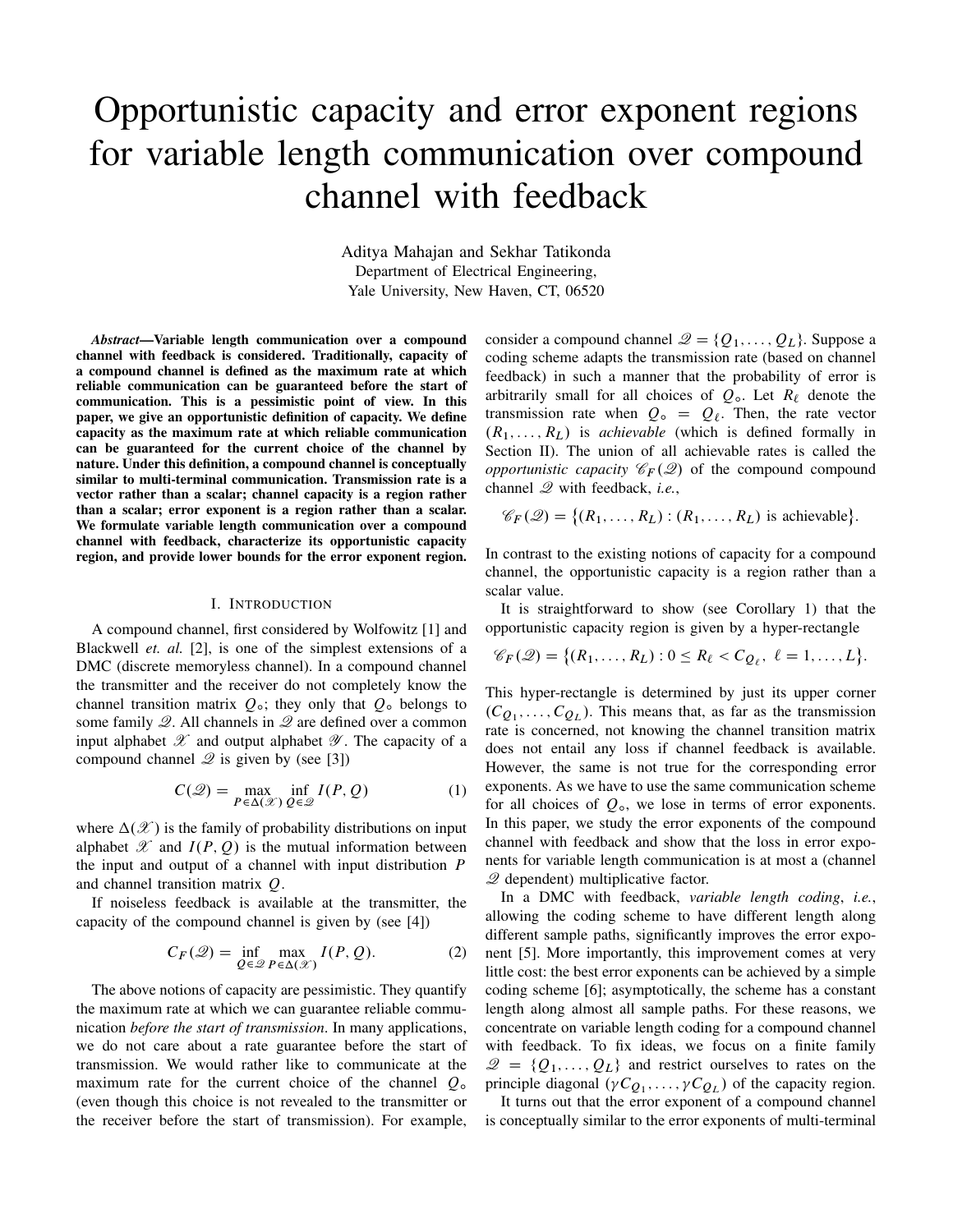channels [7]—for any achievable rate  $(R_1, \ldots, R_L)$ , the error exponent is given by a region, called the *error exponent region* (EER).

In a DMC Q with feedback, variable length coding at a rate  $R < C_Q$  gives an error exponent (see [5])

$$
E_B(R, Q) = B_Q(1 - R/C_Q), \qquad (3)
$$

where

$$
B_Q = \max_{x_A, x_N \in \mathcal{X}} D(Q(\cdot | x_A) \| Q(\cdot | x_B)), \tag{4}
$$

 $Q(\cdot|x)$  is the probability distribution of the channel output when the channel input is x, and  $D(p||q)$  is the Kullback-Leibler divergence between probability distributions  $p$  and q. We call  $E_B(R, Q)$  the *Burnashev exponent* of channel Q at rate R. The Burnashev exponent has a non-zero slope at capacity. This slope captures the main advantage of noiseless feedback—by reducing the transmission rate by a small *fraction* of the capacity, we can linearly increase the error exponent, and therefore, exponentially decrease the probability of error. We propose a coding scheme that retains this feature when communicating over a compound channel with feedback.

A trivial upper bound for the EER at rate  $(R_1, \ldots, R_L)$ inside the opportunistic capacity region  $C(2)$  is a hyperrectangle with upper corner

$$
(B_{Q_1}(1 - R_1/C_{Q_1}),..., B_{Q_L}(1 - R_L/C_{Q_L}))
$$
 (5)

Tchamkerten and Telatar [8] identified necessary and sufficient conditions under which the above upper bound is tight for all rates along the principle diagonal  $(\gamma C_{Q_1}, \ldots, \gamma C_{Q_L}),$  $0 \leq \gamma < 1$ , of the opportunistic capacity region. No lower bounds for the error exponents are known for channels that do not satisfy the conditions of [8]. In this paper, we present an achievable coding scheme for all rates along the principle diagonal of the opportunistic capacity region. The error exponents of this scheme have non-zero slope at capacity.

## II. OPPORTUNISTIC CAPACITY AND ERROR EXPONENTS

In this section we formally define opportunistic capacity and error exponent regions for a compound channel with feedback.

A *variable length coding scheme* for communicating over a compound channel  $\mathcal{Q} = \{Q_1, \ldots, Q_L\}$  with feedback is a tuple  $(M, f, g, \tau)$  where

- $\bullet$   $\mathbf{M} = (M_1, \dots, M_L)$  is the *compound message size* where  $M_{\ell} \in \mathbb{N}, \, \ell = 1, \ldots, L.$  Define  $\mathcal{M} = \prod_{\ell=1}^{L} \{1, \ldots, M_{\ell}\}.$
- $f = (f_1, f_2, \dots)$  is the *encoding strategy* where

$$
f_t: \mathcal{M} \times \mathcal{Y}^{t-1} \mapsto \mathcal{X}, \quad t \in \mathbb{N}
$$

is the encoding function used at time  $t$ .

•  $g = (g_1, g_2, \dots)$  is the *decoding strategy* where

$$
g_t: \mathscr{Y}^t \mapsto \bigcup_{\ell=1}^K \{(\ell, 1), (\ell, 2), \dots, (\ell, M_\ell)\}, \quad t \in \mathbb{N}
$$

is the decoding function at time  $t$ .

 $\bullet$   $\tau$  is the stopping time with respect to the channel outputs  $Y<sup>t</sup>$ . More precisely,  $\tau$  is a stopping time with respect to the filtration  $\{2^{\mathcal{Y}^t}, t \in \mathbb{N}\}.$ 

The coding scheme is known to both the transmitter and the receiver. Variable length communication takes place as follows. A *compound message*  $W = (W_1, \ldots, W_L)$  is generated such that  $W_{\ell}$  is uniformly distributed in  $\{1, \ldots, M_{\ell}\}$ .<sup>1</sup> The transmitter uses the encoding strategy  $(f_1, f_2, \dots)$  to generate channel inputs

$$
X_1 = f_1(W)
$$
,  $X_2 = f_2(W, Y_1)$ , ...

until the stopping time  $\tau$  with respect to the channel outputs. ( $\tau$ is known to the transmitter because of feedback.) The decoder then generates a decoding decision

$$
(\hat{L}, \hat{W}) = g_{\tau}(Y_1, \ldots, Y_{\tau}).
$$

The decoding decision consists of two components: an estimate L of the channel, and an estimate  $\hat{W}$  for the  $\hat{L}$ component of **W**. A communication error occurs if  $\hat{W} \neq W_{\hat{L}}$ . Note that successful communication does not require  $\hat{L}$  to be the equal to the index of the true channel.

The two main performance metrics of a coding scheme are its rate and error probabilities. Both the rate and error probabilities are vectors (rather than scalars) and denoted by  $\mathbf{R} = (R_1, \ldots, R_L)$  and  $\mathbf{P} = (P_1, \ldots, P_L)$ , respectively.

During a particular transmission instance, the error event is  $\{\hat{W} \neq W_{\hat{I}}\}\$ . Communication takes  $\tau$  units of time, and if a communication error does not occur,  $M_{\hat{L}}$  messages are communicated. Once  $Q_0$  is specified,  $\hat{W}$ ,  $\overline{W}_{\hat{L}}$ ,  $M_{\hat{L}}$  and  $\tau$ become random variables. Then, rate and error probabilities of the coding scheme  $(M, f, g, \tau)$  can be defined as follows.

The component  $R_\ell$  of the rate vector **R** is the ratio of the expected value of log  $M_{\hat{I}}$  and the expected value of  $\tau$ , where the expectations are assuming that  $Q_{\circ} = Q_{\ell}$ , *i.e.*,

$$
R_\ell = \frac{\mathbb{E}_\ell[\log M_{\hat{L}}]}{\mathbb{E}_\ell[\tau]}
$$

where  $\mathbb{E}_{\ell}[\cdot]$  is a short hand notation for  $\mathbb{E}[\cdot|Q_{\circ} = Q_{\ell}]$ . Note that the  $R_\ell$  component of the rate vector **R** depends on the compound message size **M** and not just its  $M_\ell$  component.

The components  $P_\ell$  of the probability of error vector **P** is the probability of the error event  $\{W \neq W_{\hat{I}}\}$  when  $Q_{\circ} = Q_{\ell}$ , *i.e.*,

$$
P_{\ell} = \mathbb{P}_{\ell}(\hat{W} \neq W_{\hat{L}})
$$

where  $\mathbb{P}_{\ell}(\cdot)$  is a short hand notation for  $\mathbb{P}(\cdot|Q_{\circ} = Q_{\ell}).$ 

A rate vector  $\mathbf{R} = (R_1, \ldots, R_L)$  is said to be *achievable* if there exists a sequence of variable length coding schemes  $(M^{(n)}, \mathbf{f}^{(n)}, \mathbf{g}^{(n)}, \tau^{(n)})$ ,  $n \in \mathbb{N}$  such that:

1)  $\lim_{n\to\infty} \mathbb{E}_{\ell}[\tau^{(n)}] = \infty$  for  $\ell = 1, ..., L$ .

<sup>&</sup>lt;sup>1</sup>All the probabilities of interest only depend on the marginal distributions of  $W_1, \ldots, W_L$ . So, the joint distribution of  $(W_1, \ldots, W_L)$  need not be specified.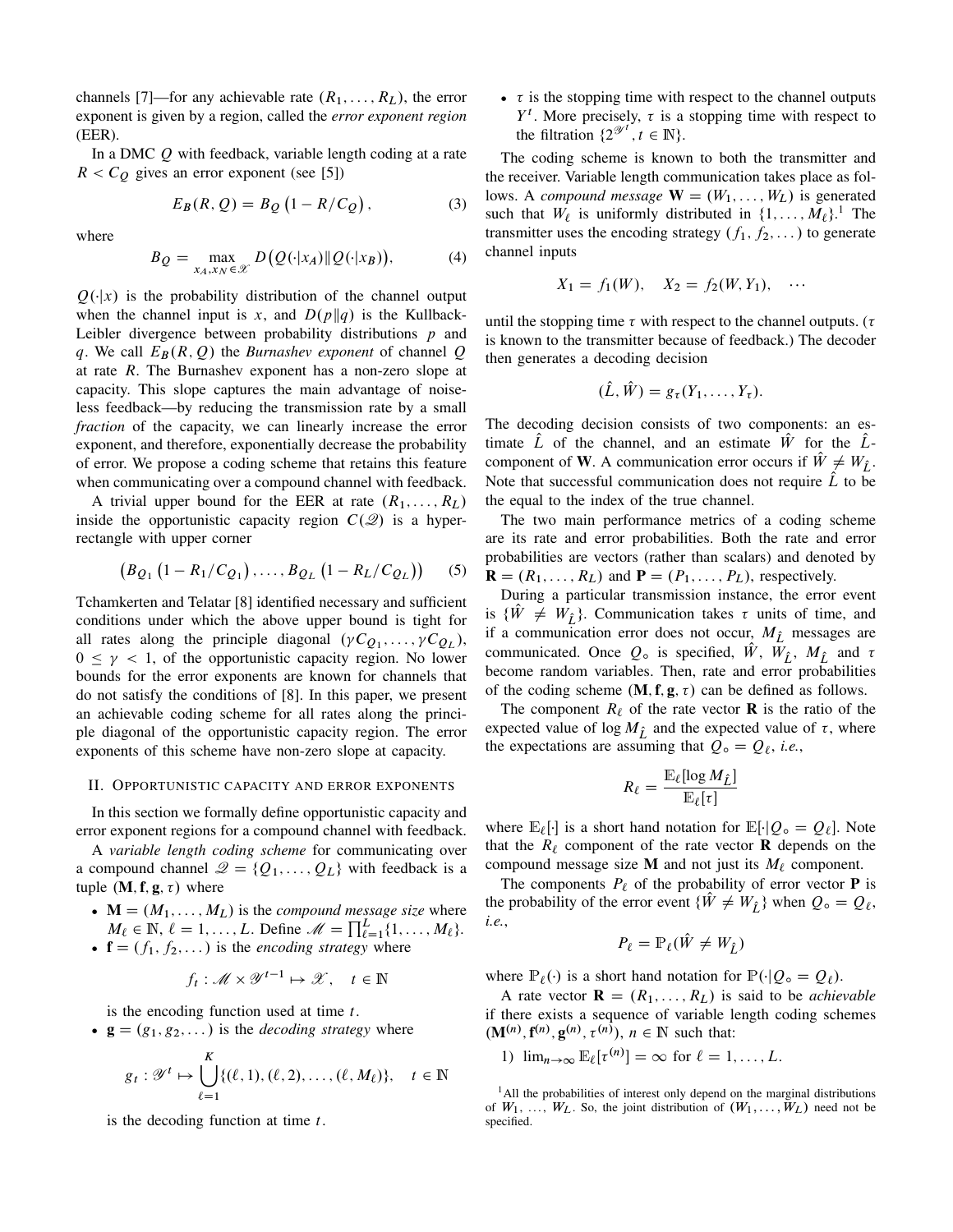2) For any  $\varepsilon > 0$ , there exists a  $n_0(\varepsilon)$  so that for all  $n >$  $n_{\circ}(\varepsilon)$ , we have

$$
P_{\ell}^{(n)} < \varepsilon
$$
 and  $R_{\ell}^{(n)} \ge R_{\ell} - \varepsilon$ , for all  $\ell = 1, ..., L$ .

Note that our definition does not require  $\lim_{n\to\infty} \mathbb{E}_{\ell}[\hat{L}^{(n)}] =$  $\ell$ , although we expect that any reasonable coding scheme will achieve that.

The union of all achievable compound rates is called the *opportunistic capacity region* of channel  $\mathscr Q$  with feedback and denoted by  $\mathscr{C}_F(\mathscr{Q})$ . It can be shown that (see Corollary 1)  $\mathscr{C}_F(\mathscr{Q})$  is given by a hyper-rectangle with upper corner  $(C_{Q_1},\ldots,C_{Q_L}).$ 

Given a sequence of coding schemes  $(M^{(n)}, f^{(n)}, g^{(n)}, \tau^{(n)}),$  $n \in \mathbb{N}$ , that achieve a rate vector **R**, the asymptotic exponent  $E_{\ell}$  of error probability  $P_{\ell}$  is given by

$$
E_{\ell} = \lim_{n \to \infty} -\frac{\log P_{\ell}^{(n)}}{\mathbb{E}_{\ell}[\tau^{(n)}]}.
$$

Then  $\mathbf{E} = (E_1, \dots, E_L)$  is the error exponent of sequence of coding schemes  $(\mathbf{M}^{(n)}, \mathbf{f}^{(n)}, \mathbf{g}^{(n)}, \tau^{(n)}), n \in \mathbb{N}.$ 

It turns out that we can have multiple sequences of coding schemes that achieve the same rate but have different error exponents. Thus, similar to the error exponents of multiterminal communication [7], the error exponents of a compound channel with feedback are given by a region. We call this region, *the error exponent region* (EER), and denote it by  $\mathscr{E}(\mathbf{R})$ . In this paper, we study the EER for all rate of the opportunistic capacity region and present lower bounds on the EER.

## *Operational interpretation*

A compound channel is a point-to-point channel, so at first glance, our definitions of transmitted message  $W =$  $(W_1, \ldots, W_L)$  and decoding error  $\{\hat{W} \neq W_{\hat{I}}\}$  may seem a bit strange. Below, we provide an operational interpretation of the compound message.

Suppose a higher-layer application generates an infinite bit stream that the transmitter wants to communicate reliably to a receiver over a compound channel with feedback. Furthermore assume that the transmitter uses a variable length coding scheme  $(M, f, g, \tau)$  for that purpose. For ease of exposition, assume that all  $M_{\ell}$ ,  $\ell = 1, \ldots, L$ , are powers of 2 so that  $\log_2 M_\ell$  is an integer. Let  $M^* = \max\{M_1, \ldots, M_L\}$  and  $M_* = \min\{M_1, \ldots, M_L\}$ . The transmitter picks  $\log_2 M^*$  bits from the bit stream. Component  $W_{\ell}$  of the compound message W corresponds to the decimal expansion of the first log<sub>2</sub>  $M_{\ell}$ bits from the  $\log_2 M^*$  chosen bits. The variable length coding scheme operates as described above. At stopping time  $\tau$  the receiver passes  $(\hat{W}, \hat{L})$  to the higher-layer application (which can then convert  $\hat{W}$  to bits) and the transmitter removes the first  $\log_2 M_{\hat{L}}$  bits from the  $\log_2 M^*$  initially chosen bits and return the remaining  $\log_2 M^* - \log_2 M_{\hat{L}}$  bits to the bit stream. Then, the above process is repeated.

Had we taken the traditional pessimistic point of view, at each state only  $\log_2 M_*$  bits would be removed from the bit stream. By taking the opportunistic point of view, when the channel  $Q_0 = Q_\ell$ , with high probability we remove  $\log_2 M_\ell$  bits from the bit stream. By definition,  $M_\ell \geq M_*$ . The additional  $\log_2 M_\ell - \log_2 M_*$  bits removed at each step quantify the advantage of defining capacity in an opportunistic manner.

The notion of opportunistic capacity is similar to the notion of rateless codes used in fountain codes [9]–[11]. The advantage of modeling capacity as a rate region is that we can more easily talk about the error exponent region of an achievable rate vector, which is the main focus of this paper.

## III. CODING SCHEME AND THE MAIN RESULT

Our scheme is based on the Yamamoto-Itoh scheme [6], which asymptotically achieves the Burnashev's exponent for a DMC. We use a training sequence in each phase of Yamamoto-Itoh's scheme to estimate the channel. The design of such a training sequence and the corresponding channel estimate rule falls under the domain of experiment design for parameter estimation. Optimal choice of a training sequence for the channel  $\mathscr Q$  is beyond the scope of this paper. We assume that such a training sequence can be found easily; if not, we choose a simple training sequence that cycles through all the channel inputs one-by-one. We represent such a sequence of size  $n$ by  $t^n$ .

Given the training sequence, the channel estimation is a multiple hypothesis testing problem. For the analysis presented in this paper, we only care about the asymptotic exponent of the error under each hypothesis. This asymptotic performance has been studied in detail using various approaches but the most relevant for our analysis is the generalization of Blahut's [12] binary hypothesis exponents to multiple hypothesis testing [13].

Consider a multiple hypothesis testing problem where the observations are in  $\mathscr Y$ . According to [13], the error exponents of hypothesis testing lie in a region  $\mathscr T$  that is given by

$$
\mathcal{T} = \{ (T_{\ell k}, \ell \neq k) : \forall p \in \Delta(Y),
$$
  
\n
$$
\exists k \text{ such that } \forall \ell \neq k, D(p \| p_{\ell}) \ge T_{\ell k} \}
$$

where  $T_{\ell k}$  is the error exponent of estimating hypothesis  $\ell$ as hypothesis  $k$  and  $p_\ell$  is the probability distribution of the observations under hypothesis  $\ell$ . In the multiple hypothesis testing problem, the observations are assumed to be independent and identically distributed. This is not the case for channel estimation, because the input symbols vary according to  $t^n$ . Nonetheless, the channel outputs are independent, and it is easy to generalize the above region to the case of independent (but not identically distributed) observations. We are interested in a projection  $\mathscr{T}^*$  of the region  $\mathscr{T}$  given by

$$
\mathcal{T}^* = \{ (T_1, \dots, T_L) : \exists (T_{\ell k}, \ell \neq k) \in \mathcal{T} \n\text{such that } \forall \ell, T_{\ell} = \min_{k \neq \ell} T_{\ell k} \}
$$

For any  $(T_1, \ldots, T_L)$  in  $\mathscr{T}^*$ , we can find an estimation rule  $\theta$  such that for all *n* 

$$
\mathbb{P}_{\ell}(\hat{\theta}(Y^n) \neq \ell \mid X^n = t^n) \leq 2^{-nT_{\ell}}, \quad \ell = 1, \dots, L, \quad (6)
$$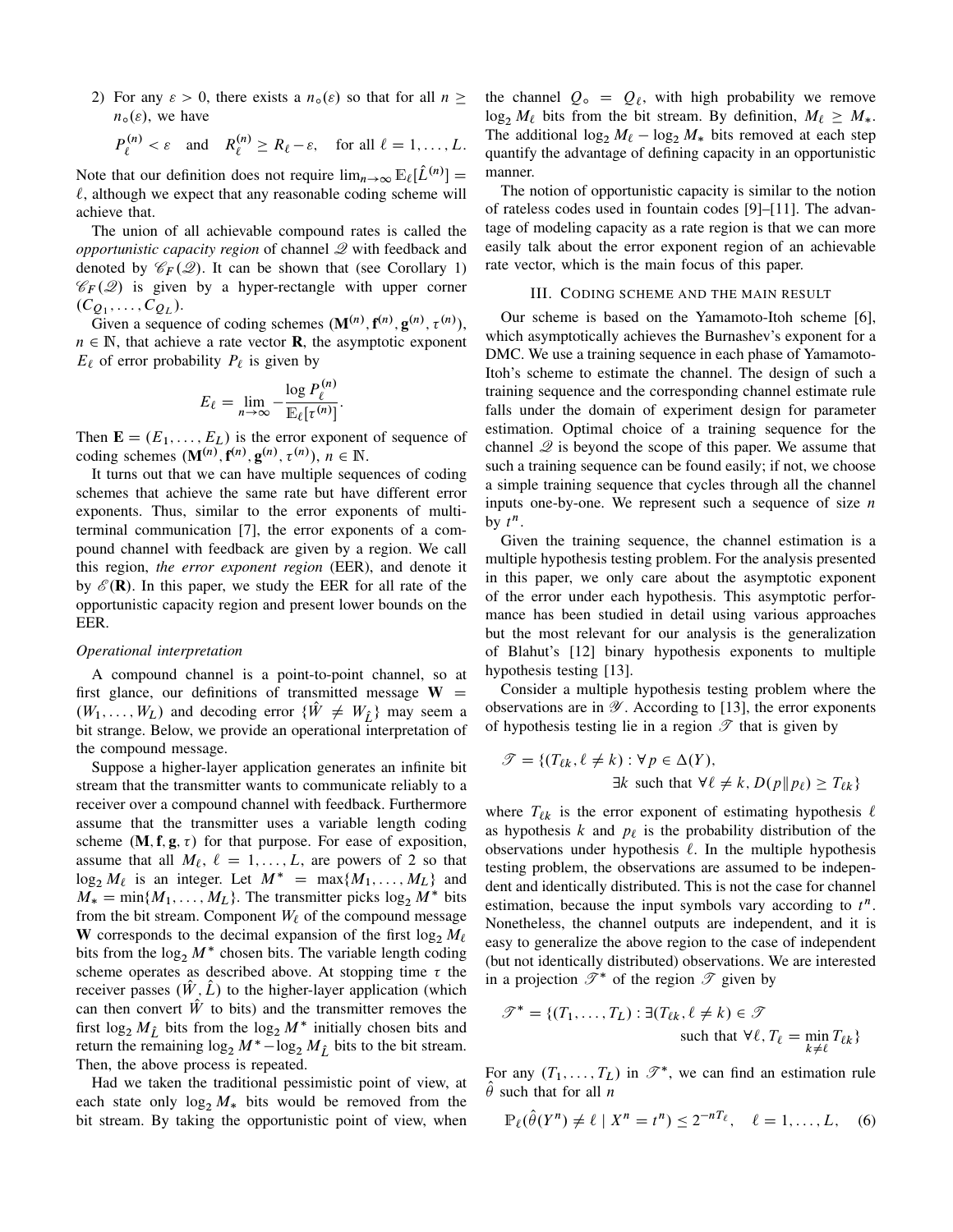where  $X^n$  and  $Y^n$  denote the channel inputs and outputs respectively.

## *A. The coding scheme*

In this paper, we only restrict attention to rates on the principle diagonal of the capacity region, *i.e.*, rate vectors of the form  $(\gamma C_{Q_1}, \ldots, \gamma C_{Q_L})$ , for a given  $\gamma \in [0, 1)$ . See [14] for a generalization of this coding scheme to all points in the rate region. Let  $C_{\ell}$  denote the capacity  $C_{Q_{\ell}}$  of channel  $Q_{\ell}$ . We use a variable length communication scheme that transmits for multiple epochs, where each epoch consists of four phases. The number of epochs is a stopping time.

Below we describe a family of such coding schemes parameterized by  $n$ , which roughly corresponds to the average length of scheme. We will analyze the performance of this family of schemes for large values of  $n$ . For a particular value of  $n$ , the scheme is parameterized by constants  $\beta_1(n)$ ,  $\beta_2(\ell, n)$ ,  $\beta_3(n)$ ,  $\beta_4(\ell,n), \ell = 1, \ldots, L$ , and channel estimation rules  $\hat{\theta}_m(n)$ and  $\hat{\theta}_c(n)$ . Epoch k,  $k \in \mathbb{N}$ , of the scheme consists of four phases:

- 1) A fixed length *training phase* of length  $\beta_1(n)n$ . At the end of this phase both the transmitter and the receiver generate a channel estimate  $\hat{L}_m(k,n)$  using rule  $\hat{\theta}_m(n)$ .
- 2) A variable length *message phase* of length  $\lfloor \beta_2(\hat{L}_m(k,n), n)n \rfloor$ . Since  $\hat{L}_m(k,n)$  is random, this phase is of variable length.
- 3) A fixed length *retraining phase* of length  $\left|\beta_3(n)n\right|$ . At the end of this phase both the transmitter and the receiver generate a channel estimate  $\hat{L}_c(k,n)$  using rule  $\hat{\theta}_c(n)$ .
- 4) A variable length *control phase* of length  $[\beta_4(\hat{L}_c(k,n),n)]$ . Since  $\hat{L}_c(k,n)$  is random, this phase is of variable length.

Phases one and two of the above scheme correspond to the *message mode* of Yamamoto-Itoh's scheme; phases three and four correspond to the *control mode*.

The length of the scheme depends on  $\hat{\theta}_m(n)$  and  $\hat{\theta}_c(n)$ . We assume that  $(T_1^m, \ldots, T_L^m)$  and  $(T_1^c, \ldots, T_L^c)$  are the channel estimation exponents of rules  $\hat{\theta}_m(n)$  and  $\hat{\theta}_c(n)$ , respectively. We assume that  $\hat{\theta}_m(n)$  and  $\hat{\theta}_c(n)$  are chosen such that  $T_{\ell}^m > 0$ and  $T_{\ell}^c > 0, \ell = 1, \ldots, L.$ 

Let  $\kappa_{\ell} = T_{\ell}^{c}/B_{Q_{\ell}}$ . Before communication starts, the encoder and the receiver agree upon a reference channel  $Q^*$ . Let  $\kappa^*$  denote the  $\kappa$  corresponding to  $Q^*$ . Now define,

$$
\alpha_{\ell} = (1 + \kappa_{\ell})/(1 + \kappa^*).
$$

The  $\beta$  parameters are chosen such that the expected length of the coding scheme when  $Q_{\circ} = Q_{\ell}$  is  $\alpha_{\ell} n$ . This means that the expected length of the coding sheme under the reference channel  $Q^*$  is *n*. For that matter, we choose

- 1)  $\beta_1(n) > 0$ ,  $\lim_{n \to \infty} \beta_1(n) = 0$ , and  $\lim_{n \to \infty} \beta_1(n)n = \infty$ ;
- 2)  $\beta_2(\ell, n) > \alpha_\ell \gamma$  and  $\lim_{n \to \infty} \beta_2(\ell, n) = \alpha_\ell \gamma$ , for all  $\ell =$  $1, \ldots, L;$

3) 
$$
\beta_3(n) > 0
$$
 and  $\lim_{n \to \infty} \beta_3(n) = \frac{(1 - \gamma)}{(1 + \kappa^*)}$ ; and

4) 
$$
\beta_4(\ell, n) > 0
$$
 and  $\lim_{n \to \infty} \beta_4(\ell, n) = \kappa_{\ell} \frac{(1 - \gamma)}{(1 + \kappa^*)}$ , for all  $\ell = 1, ..., L$ .

When there is no ambiguity, we will drop the dependence on *n* and denote  $\beta_1(n)$  by  $\beta_1$ ,  $\beta_2(\ell, n)$  by  $\beta_2(\ell)$ ,  $\beta_3(n)$  by  $\beta_3$ and  $\beta_4(\ell,n)$  by  $\beta_4(\ell)$ . We assume that the *n* is large enough so that  $\lfloor \beta_i n \rfloor \approx \beta_i n$ ,  $i = 1, 2, 3, 4$ .

- Next we describe each phase of epoch  $k, k \in \mathbb{N}$ , in detail.
- 1) *Training phase*: The transmitter sends a training sequence  $t^{\beta_1 n}$ . The transmitter and the receiver use an estimation rule  $\hat{\theta}_m(n)$  with the corresponding hypothesis testing exponent  $(T_1^m, \ldots, T_L^m)$ . Let  $\hat{L}_m(k, n)$  denote the channel estimate at the end of the training phase. From (6), we have that

$$
\mathbb{P}_{\ell}(\hat{L}_m(k,n)\neq \ell) \leq 2^{-\beta_1 n} T_{\ell}^m, \quad \ell=1,\ldots,L. \quad (7)
$$

Note that the channel estimate  $\hat{L}_m(k,n)$  depends on only the training sequence of the first phase of epoch  $k$ ; it does not depend on the training sequences of previous epochs.

2) *Message phase*: The transmitter and the receiver agree upon L codebooks. Codebook  $\ell$  is of length  $\beta_2(\ell)n$  and designed for optimally transmitting  $M_\ell(n) = \lfloor 2^{n\alpha_\ell \gamma C_\ell} \rfloor$ messages over channel  $Q_\ell$  without feedback,  $\ell =$  $1, \ldots, L$ . At the beginning of the second phase, the transmitter uses codebook  $L_m(k, n)$  to transmit one of  $M_{\hat{L}_m(k,n)}(n)$  messages; the receiver decodes according to the same codebook. Let  $D(k, n)$  be the indicator function of the event that the decoded message is in error. Then, if the estimation of the first phase is correct, the probability of decoding error is given by

$$
\mathbb{E}_{\ell}[D(k,n) | \hat{L}_m(k,n) = \ell] \le 2^{-\beta_2(\ell)n} E_G(\alpha_{\ell} \gamma C_{\ell}/\beta_2(\ell), Q_{\ell}) \quad (8)
$$

where  $E_G(R, Q)$  is Gallager's random coding exponent [15, Theorem 5.6.2] for communicating at rate R over DMC Q. Since  $\beta_2(\ell) > \alpha_\ell \gamma$ , the transmission rate  $\alpha_{\ell} \gamma C_{\ell}/\beta_2(\ell)$  is less than the capacity  $C_{\ell}$  of the channel  $Q_{\ell}$ . So we have

$$
E_G(\alpha_\ell \gamma C_\ell/\beta_2(\ell), Q_\ell) > 0. \tag{9}
$$

3) *Retraining phase*: The transmitter sends another training sequence  $t^{\beta_3 n}$ . The transmitter and the receiver use an estimation rule  $\hat{\theta}_{c}(n)$  with the corresponding hypothesis testing exponent  $(T_1^c, \ldots, T_L^c)$ . Let  $L_c(k, n)$  denote the channel estimate at the end of this training phase. From (6), we have that

$$
\mathbb{P}_{\ell}(\hat{L}_{c}(k,n) \neq \ell) \leq 2^{-\beta_1 n T_{\ell}^c}, \quad \ell = 1, \ldots, L. \quad (10)
$$

Note that the channel estimate  $\hat{L}_c(k,n)$  only depends on the training sequence of the third phase of epoch  $k$ ; it does not depend on the training sequence of previous epochs or the training sequence of the first phase of epoch k.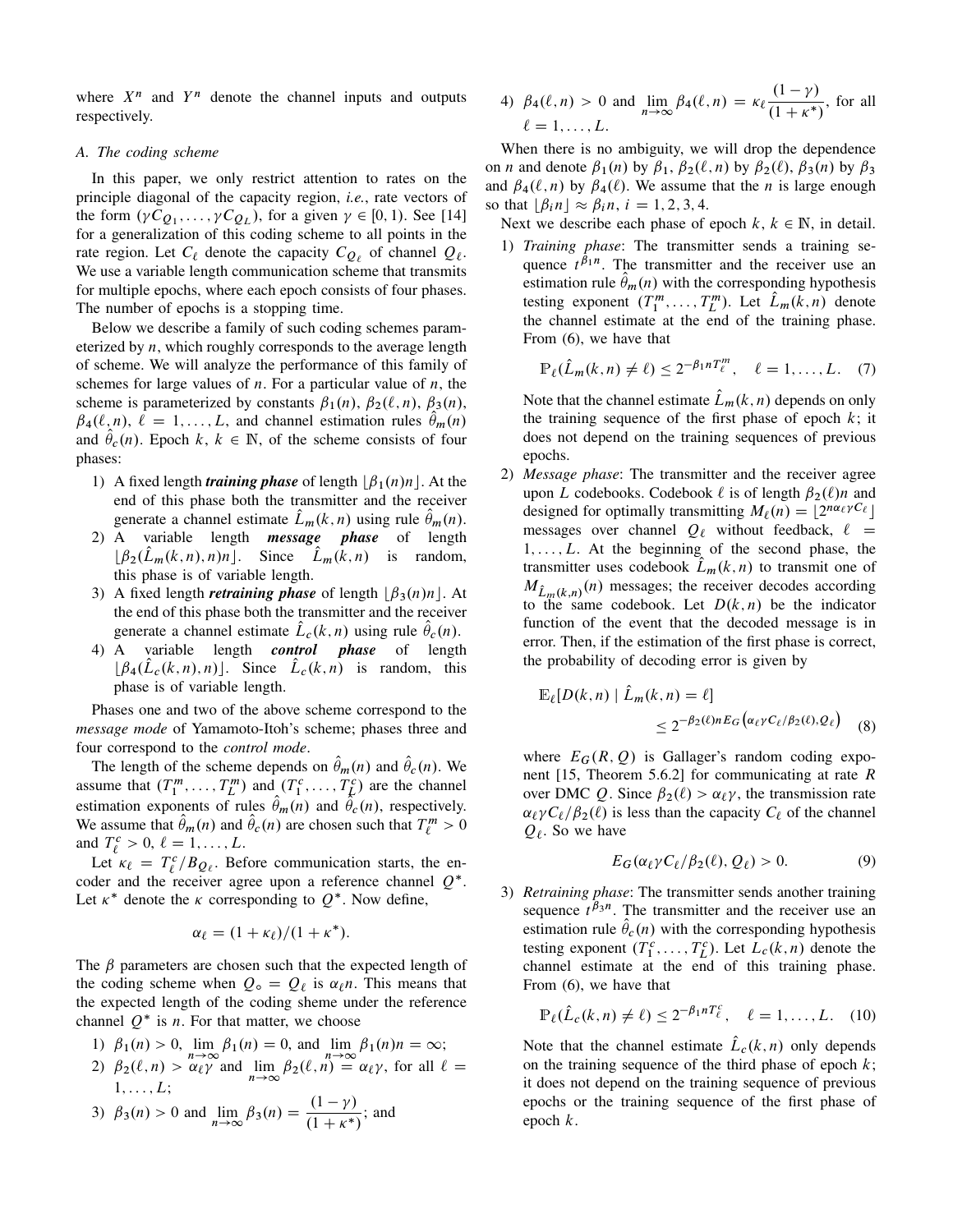4) *Control phase*: Let  $x_A(\ell)$  and  $x_N(\ell)$  denote the maximally separated input symbols for channel  $Q_\ell$ , *i.e.*, the arg max in (4) for  $B_{Q_\ell}$ . From channel feedback, the transmitter knows whether the decoding in the second phase was correct or not. If the decoding was correct, the transmitter sends an ACCEPT consisting of  $\beta_4(\hat{L}_c(k,n))$ n repetitions of  $x_A(\hat{L}_c(k,n))$ ; otherwise it sends a REJECT consisting of  $\beta_4(\hat{L}_c(k,n))n$  repetitions of  $x_N(\hat{L}_c(k,n))$ . The decoder assumes that the channel is  $\hat{L}_c(k,n)$  and treats detecting an ACCEPT or a REJECT as a binary hypothesis testing problem (with REJECT as the null hypothesis). Let  $A(k, n)$  and  $N(k, n)$  denote the indicators for whether ACCEPT or REJECT is transmitted, and let  $H(k, n)$  denote the indicator that the hypothesis testing is in error. Then, according to [12], there exist estimation regions at the receiver such that

$$
\mathbb{E}_{\ell}[H(k,n) | \hat{L}_c(k,n) = \ell, A(k,n) = 1] \le 2^{-\beta_4 n H_{\ell}^A(\beta_4 n)} \quad (11)
$$

$$
\mathbb{E}_{\ell}[H(k,n) | \hat{L}_c(k,n) = \ell, N(k,n) = 1] \le 2^{-\beta_4 n H_{\ell}^N(\beta_4 n)} \quad (12)
$$

where

$$
\lim_{n \to \infty} H_{\ell}^{N}(n) = B_{Q_{\ell}} \quad \text{and} \quad \lim_{n \to \infty} H_{\ell}^{A}(n) = 0. \tag{13}
$$

To describe the decoding operation, we need two definitions:

**Definition 1** Let  $K(n)$  be the epoch when communication stops, *i.e.*, the epoch when the receiver decodes an ACCEPT. Thus,

$$
K(n) = \{ \inf k \in \mathbb{N} : A(k, n) [1 - H(k, n)] + N(k, n) H(k, n) = 1 \}.
$$

**Definition 2** Let  $\Lambda(k, n)$  denote the ratio of the length of phase k and parameter n, *i.e.*,

$$
\Lambda(k,n) = \beta_1(n) + \beta_2(\hat{L}_m(k,n),n) + \beta_3(n) + \beta_4(\hat{L}_c(k,n),n).
$$

The final decoding decision at the receiver is  $(\hat{L}_m(K(n), n), \hat{W}(K(n), n))$ , where  $\hat{W}(k, n)$  is the decoding decision at the end of the second phase for epoch  $k$ .

As in Yamamoto-Itoh's scheme, a decoding error occurs if the decoding in the first phase is incorrect and the subsequent REJECT is decoded as an ACCEPT. All other erroneous situations are corrected by retransmission and increase the communication duration.

## *B. Performance Analysis*

In this section we present the rate and error exponent of the above scheme. Due to lack of space, the proofs are omitted. See [14] for detailed proofs.

Asymptotically, the number of retransmissions go to zero. Specifically, we have the following.

**Lemma 1** When  $Q_0 = Q_\ell, \ell = 1, \ldots, L$ , the number K.n/ *of retransmissions is geometrically distributed with a vanishingly small parameter. Specifically,*

$$
\mathbb{E}_{\ell}[\mathbb{1}\{K(n) = k\}] = (1 - p_{\ell}(n))p_{\ell}(n)^{k-1}, \quad k \in \mathbb{N} \quad (14)
$$

*where*  $\lim_{n\to\infty} p_\ell(n) = 0, \quad \ell = 1, \ldots, L$ *. Consequently, for asymptotically large values of* n*, there is only one transmission,* i.e.*,*

$$
\lim_{n \to \infty} \mathbb{E}_{\ell}[K(n)] = 1. \tag{15}
$$

 $\Box$ 

Furthermore, along each sample path, the expected length of phase  $k$  is proportional to  $n$ . Specifically, we have the following.

**Lemma 2** For all  $n \in \mathbb{N}$  and any  $k \in \mathbb{N}$ , we have that  $\mathbb{E}_{\ell}[\Lambda(k,n)] = \mathbb{E}_{\ell}[\Lambda(1,n)]$  and

$$
\lim_{n\to\infty}\mathbb{E}_{\ell}[\Lambda(1,n)]=\alpha_{\ell}.
$$

The proposed scheme achieves the rate vector  $(\gamma C_1, \ldots, \gamma C_L)$ . Specifically, we have the following.

Proposition 1 *The rate of transmission is*

$$
\lim_{n \to \infty} \frac{\mathbb{E}_{\ell}[\log M_{\hat{L}_m(k,n)}(n)]}{\mathbb{E}_{\ell}[K(n)\Lambda(K(n),n)n]} = \gamma C_{\ell} \tag{16}
$$

The above result implies that the rate point  $(C_1, \ldots, C_L)$  is achievable. Using time sharing, we can achieve all points in the hyper-rectangle with the upper corner  $(C_1, \ldots, C_L)$ . Since, we cannot communicate over channel  $Q_\ell$  at rates larger than  $C_{\ell}$ , this hyper-rectangle is the opportunistic capacity of the compound channel.

Corollary 1 *The opportunistic capacity opportunistic capacity region is given by a hyper-rectangle*

$$
\mathscr{C}_F(\mathscr{Q}) = \{(R_1,\ldots,R_L): 0 \leq R_\ell < C_\ell, \ell = 1,\ldots,L\}.
$$

The error exponent of this scheme is within a constant factor of the Burnashev's exponent when  $Q_{\circ}$  is known.

Proposition 2 *The error exponent region at rate*  $(\gamma C_1, \ldots, \gamma C_L)$  is given by  $(E_1, \ldots, E_L)$  such that

$$
E_{\ell} \geq \frac{T_{\ell}^{c}}{T_{\ell}^{c} + B_{Q_{\ell}}} B_{Q_{\ell}} (1 - \gamma) \qquad \qquad \Box
$$

Compare the above error exponent with the trivial upper bound on the error exponent region (5). The exponents of the proposed scheme are at least within a constant factor of the best possible error exponent for the channel.

# IV. AN EXAMPLE

Consider a compound channel consisting of two BSCs with complementary crossover probabilities, p and  $(1 - p)$ , where  $0 \lt p \lt 1/2$  and p is known to the transmitter and the receiver. We denote this compound channel by

$$
\mathcal{Q}_p := \{ BSC_p, BSC_{1-p} \}
$$